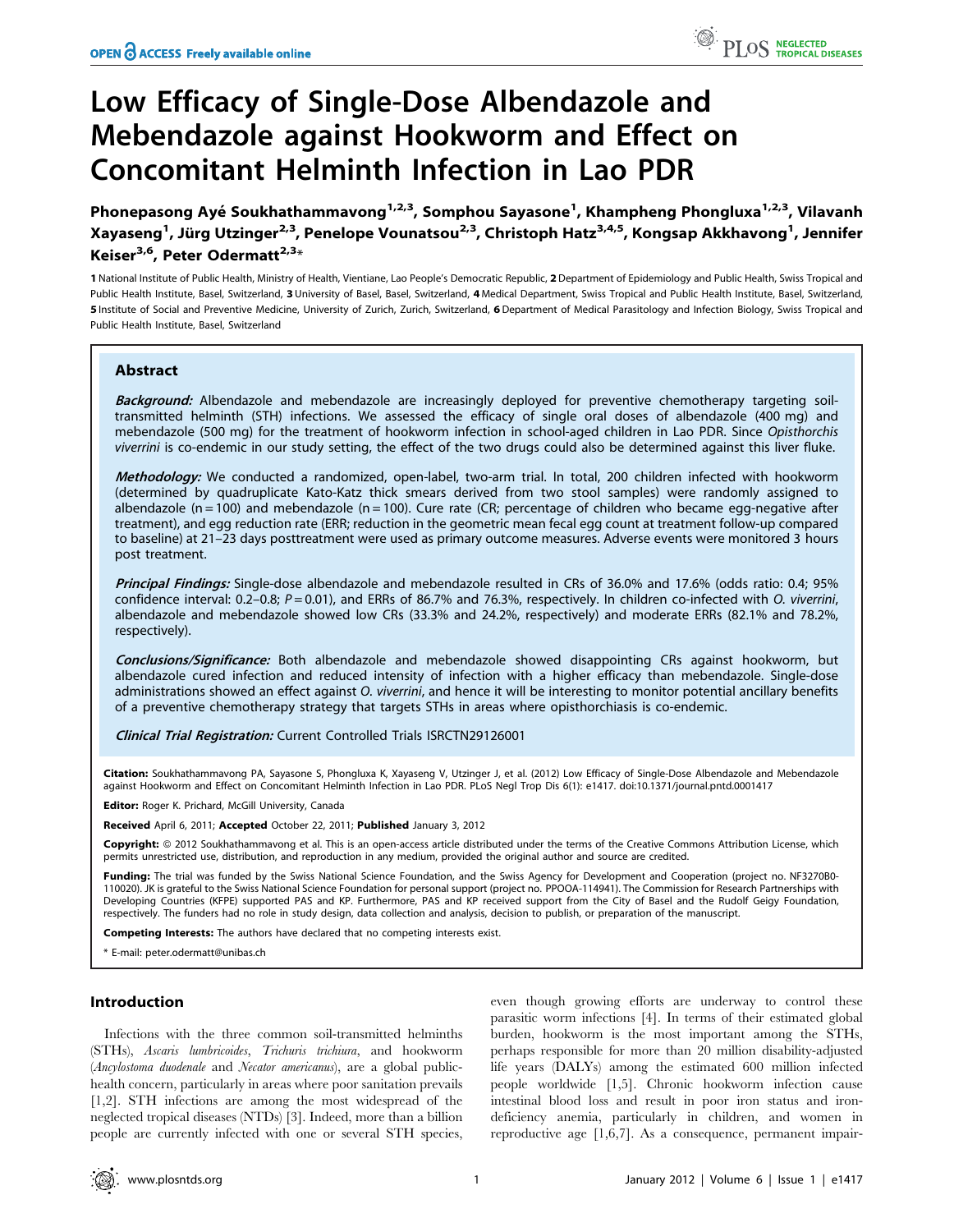## Author Summary

Parasitic worms remain a public health problem in developing countries. Regular deworming with the drugs albendazole and mebendazole is the current global control strategy. We assessed the efficacies of a single tablet of albendazole (400 mg) and mebendazole (500 mg) against hookworm in children of southern Lao PDR. From each child, two stool samples were examined for the presence and number of hookworm eggs. Two hundred children were found to be infected. They were randomly assigned to albendazole ( $n = 100$ ) or mebendazole ( $n = 100$ ) treatment. Three weeks later, another two stool samples were analyzed for hookworm eggs. Thirtytwo children who were given albendazole had no hookworm eggs anymore in their stool, while only 15 children who received mebendazole were found eggnegative. The total number of hookworm eggs was reduced by 85.3% in the albendazole and 74.5% in the mebendazole group. About one third of the children who were co-infected with the Asian liver fluke Opisthorchis viverrini were cleared from this infection following albendazole treatment and about one forth in the mebendazole group. Concluding, both albendazole and mebendazole showed disappointingly low cure rates against hookworm, with albendazole performing somewhat better. The effect of these two drugs against O. viverrini should be studied in greater detail.

ment, including delayed physical and cognitive development, has been described [8].

In the absence of a vaccine, the global strategy to control STHs and other NTDs is to reduce morbidity through repeated largescale administration of anthelmintic drugs, a strategy phrased preventive chemotherapy [9]. At present, the World Health Organization (WHO) recommends four drugs against STH infections, of which albendazole and mebendazole are the two most widely used drugs for preventive chemotherapy [10]. In 2008, in the Western Pacific Region, 33.4 million children were given anthelmintic drugs [11]. According to the Lao national scheme for school deworming, there is a treatment round at the beginning of the first semester (September–December) and in the second semester (January–April). Mebendazole (single 500 mg oral dose) is annually distributed to all school-aged children since 2005 [12]. Recent efforts have been made to provide mebendazole also to preschool-aged children through the Expanded Program on Immunization (EPI) and alongside vitamin A distribution campaigns [4,13]. However, the efficacy of mebendazole and albendazole against STH infections in Lao PDR remains to be determined, and such locally derived evidence is important to guide the national treatment policy.

The liver fluke Opisthorchis viverrini is co-endemic in Lao PDR, and particularly high prevalences have been observed in the southern provinces [14–17]. Praziquantel is the current drug of choice against O. viverrini [3]. Previous work has shown that multiple doses of albendazole also show some effect [18,19]. Hence, in areas where STHs and O. viverrini co-exist and preventive chemotherapy targeting STHs is under way, it will be interesting to monitor for potential ancillary benefits of this control strategy against opisthorchiasis.

The purpose of this study was to assess the efficacy of single-dose albendazole (400 mg) and single-dose mebendazole (500 mg) against hookworm infection among school-aged children in Lao PDR. In addition, the effect on other STHs (i.e., A. lumbricoides and T. trichiura) and O. viverrini in co-infected children was assessed. Our

study complements a recent investigation, done in the People's Republic of China that compared single and triple dosing with albendazole and mebendazole against the three common STHs [20].

# Methods

# Ethics Statement

The research protocol (see Protocol S1) was approved by the Ethics Committee of Basel, Switzerland (EKBB; reference no. 146/08) and the Lao National Ethics Committee for Health Research (NECHR), Ministry of Health, Vientiane, Lao PDR (reference no. 170/NECHR). The trial is registered with Current Controlled Trials (identifier: ISRCTN29126001). Written informed consent was obtained from parents/legal guardians of eligible children. Participation was voluntary and children could withdraw from the trial at any time without further obligation.

At completion of the trial, all children of the two primary schools and participants who were still found positive for hookworm (or other STHs) were treated with albendazole (400 mg). O. viverrini-infected children were administered praziquantel according to national guidelines [21].

#### Study Area and Population

A randomized, open-label trial was carried out between February and March 2009 in two primary schools (Oudomsouk and Nongbok Noi) in Batieng district, Champasack province, southern Lao PDR. Children in the two schools were treated with mebendazole 5–6 months prior to the start of our study. The schools are located approximately 15 km southeast of Pakse town, on the Bolaven plateau at an altitude of approximately 1,000 m above sea level (geographical coordinates:  $105^{\circ}56'53''N$  latitude,  $15^{\circ}14'59''E$  longitude). The rainy season lasts from May to mid-October. A census done in 2007 revealed that 43,651 people lived in the 95 villages of Batieng district (Dr. Nanthasane Vannavong, Champasack Provincial Health Department; personal communication). More than three-quarter of the households (77.5%) lack appropriate sanitation. Drinking water is primarily obtained from unprotected boreholes and wells. Most villagers live on subsistence rice farming and rubber plantations (Dr. Nanthasane Vannavong, Champasak Provincial Health Department; personal communication). Infections with STHs and O. viverrini are common in Batieng district; a recent study revealed infection prevalences above 50% and above 20%, respectively [22].

#### Study Design

We designed a randomized, open-label trial comparing albendazole (single 400 mg dose) and mebendazole (single 500 mg dose) for treatment of hookworm infection. The sample size was calculated based on results of a meta-analysis on the efficacy of current anthelmintic drugs against common STH infections, which reported cure rates (CR; defined as percentage of helminth-positive individuals who became helminth-egg negative after treatment) of 75% and 15% for albendazole (400 mg) and mebendazole (500 mg), respectively against hookworm infection [10]. In order to account for the large variation (uncertainty) of the observed efficacy of mebendazole in the individual studies (CRs of 8–91% were found in the six randomized controlled trials), we more than tripled the mean efficacy of mebendazole (50% instead of 15%). Assuming superiority of albendazole (1-tailed test) and taking into account a 90% power, and an alpha error of 5%, we obtained a sample size of 85 children per treatment group. Furthermore, we assumed a drop-out rate of 15%, which resulted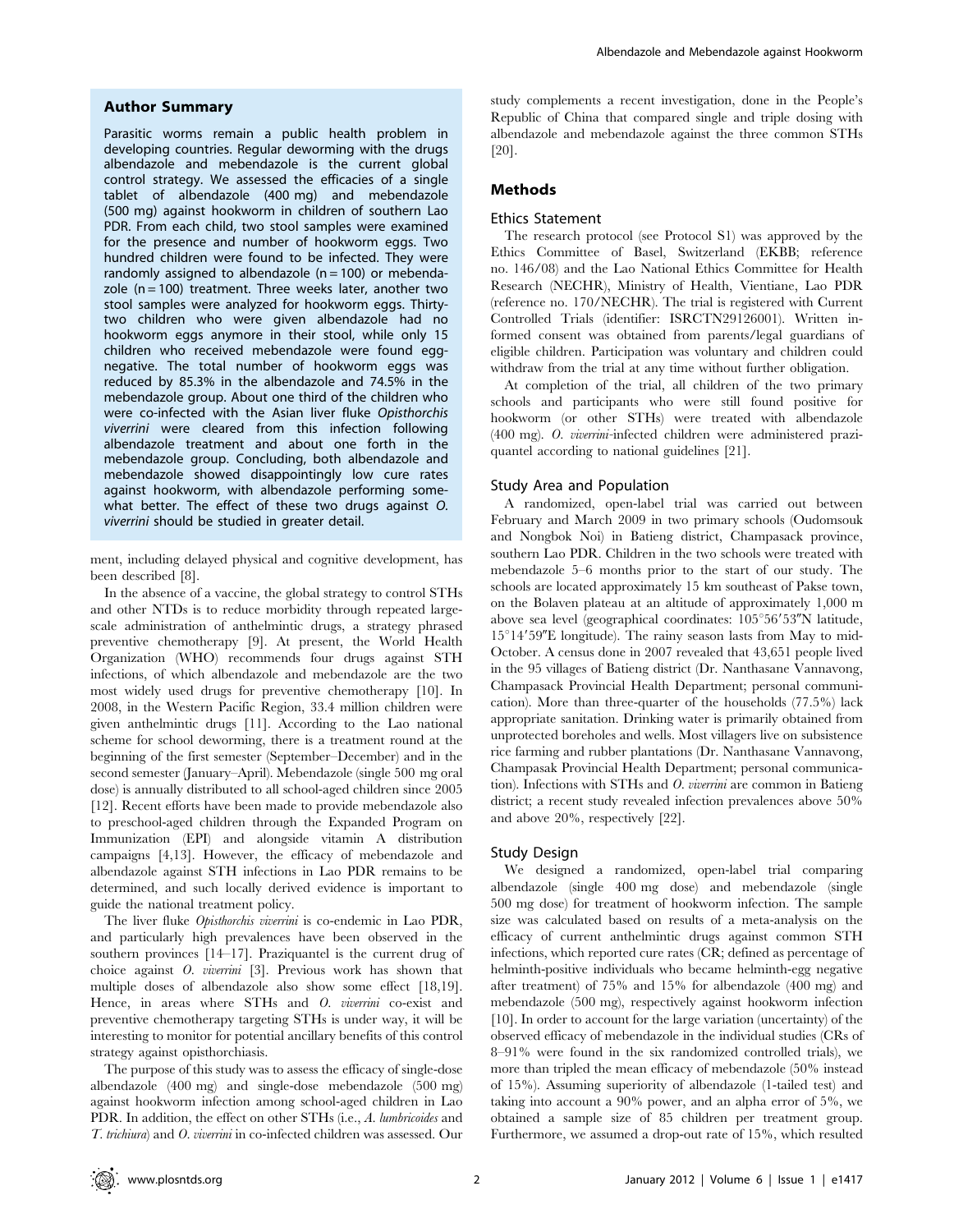# Field and Laboratory Procedures

The teachers of the two primary schools, the children, and the staff of the National Institute of Public Health, Centre of Malaria, Parasitology and Entomology, Centre for Laboratory and Epidemiology, the Provincial Department of Health, the Provincial Hospital, and the Malaria Station of Champassak, and the village authorities were informed one week in advance on the study aims and procedures. Potential risks and benefits were explained to all children and their parents/guardians. An informed consent form was distributed to all parents/guardians and signed. Children assented orally.

At baseline screening the consenting children  $(n = 465)$  of the two schools, aged 6–12 years, provided two fresh stool samples within a period of 3 days. Stool containers were filled by children and transferred to a laboratory in the early morning (between 8 and 9 am). All collected specimens were worked up on the day of collection. From each stool sample, duplicate Kato-Katz thick smears were prepared on microscope slides, using standard 41.7 mg templates [23]. Kato-Katz thick smears were quantitatively examined under a light microscope for helminths with a  $100\times$  magnification. Slides were read within 30–45 min after preparation. A random sample of approximately 10% of the Kato-Katz thick smears were re-examined by two senior technicians for quality control purposes. In case of discrepancies (i.e., positive vs. negative results and egg counts differing by  $>10\%$ , results were discussed with the respective technicians, and the slides reexamined until agreement was reached.

In addition, a questionnaire was administered to each participating child to obtain sociodemographic data (i.e., sex, age, parent's education and occupation, ethnic group, and sanitation infrastructure), and behavioral data (i.e., wearing shoes, sources of drinking water, food consumption, and personal hygiene). Hookwormpositive children (defined by the presence of at least one hookworm egg in one of the quadruplicate Kato-Katz thick smears examined per child) were invited for treatment (n = 200).

At enrollment, a clinical examination, which included measurement of weight (using an electronic balance measured to the nearest 0.1 kg), height (using a measuring tap fixed to the wall and measured to the nearest cm), and axcillary temperature (using battery-powered thermometers, measured to the nearest  $0.01^{\circ}$ C), anemia assessment (finger prick capillary blood sample) was conducted, and a medical history taken. Children were excluded if they had fever, or showed signs of severe malnutrition. Additional exclusion criteria were the presence of any abnormal medical condition such as cardiac, vascular, pulmonary, gastrointestinal, endocrine, neurologic, hematologic (e.g., thalassaemia), rheumatologic, psychiatric, or metabolic disturbances, recent history of anthelmintic treatment (e.g., albendazole, mebendazole, pyrantel pamoate, levamisole, ivermectin, and praziquantel), attending other clinical trials during the study, or reported hypersensitivity to albendazole or mebendazole.

At follow-up, 21–23 days after drug administration, two stool samples were collected from each child and transferred to a hospital laboratory within one hour after collection. Each stool specimen collected at follow-up was subjected to the same procedures as during the baseline survey. Hence, duplicate Kato-Katz thick smears were prepared from each stool sample, examined under a microscope within 30–45 min by experienced laboratory technicians, and helminth eggs were counted and recorded for each species separately. We adhered to the same quality control as during the baseline survey.

# Randomization

Children were randomly assigned to a single dose of albendazole (400 mg) or mebendazole (500 mg), using a block randomization procedure (six blocks each containing four treatment allocations), generated by an independent statistician who was not otherwise involved in the trial. The sequence of blocks was determined using a random number table. In addition, schools were decoded by a researcher to assign children either to albendazole or mebendazole. Eligible children were randomly assigned and allocated to treatment by an epidemiologist. Children and drug administrators were not blinded for drug treatment. Laboratory personnel and clinicians monitoring the adverse events were blinded throughout the study.

# Drugs and Adverse Events

Albendazole (400 mg; Albendazole®, South Korea) was obtained from the Ministry of Health, Vientiane, Lao PDR. Mebendazole (500 mg; Vermox®, Italy) was donated by Johnson & Johnson Pharmaceuticals, provided through the Ministry of Health and the Ministry of Education, Vientiane, Lao PDR. At treatment day, both groups received the drugs under direct medical supervision on an empty stomach. Children were monitored for at least 3 hours after drug administration and asked to report for any drug-related adverse events using a standard questionnaire administered and graded by study physicians.

# Statistical Analysis

Data were double-entered and cross-checked in EpiData version 3.1 (EpiData Association; Odense, Denmark). Statistical analyses were performed with STATA, version 10.1 (Stata Corp.; College Station, TX, USA). Efficacy was calculated for both intention-to-treat (ITT) and per-protocol (PP) analyses. ITT analysis was based on the initial treatment intent. PP analysis included only those children who had complete data records (i.e., quadruplicate Kato-Katz thick smear reading before and after treatment, and full treatment compliance).

Infections with hookworm, A. lumbricoides, T. trichiura, and O. viverrini were grouped into light, moderate, and heavy infections, according to WHO guidelines (for STHs) and cut-offs put forward by Maleewong and colleagues and WHO (for O. viverrini) [24,25]. Infection intensity classifications are as follows: hookworm, 1– 1,999 eggs per gram of stool (EPG) (light), 2,000–3,999 EPG (moderate), and  $\geq$ 4,000 EPG (heavy); A. lumbricoides, 1–4,999 EPG (light),  $5,000-49,999$  EPG (moderate), and  $\geq 50,000$  EPG (heavy); and T. trichiura and O. viverrini, 1–999 EPG (light), 1,000–9,999 EPG (moderate), and  $\geq$ 10,000 EPG (heavy).

Primary outcome measures were CR and egg reduction rate (ERR), the latter defined as the positive group's reduction of geometric mean (GM) fecal egg count at posttreatment, divided by the GM fecal egg count at pretreatment, multiplied by 100. Additionally, changes in class of infection intensities were determined following treatment. Negative binomial regression was applied to compare ERRs observed between both treatment groups. A Wilcoxen test was employed for the matched pair's analysis. We determined egg reduction rate ratio (ERRR) and 95% confidence interval (CI). Pearson's  $\chi^2$ -test and Fisher's exact test, as appropriate, were used to assess the baseline binary characteristics between the treatment arms. Statistical significance was estimated using a likelihood ratio test (LRT). P-value below 5% was considered significant.

CONSORT checklist was followed to report on the trial (see Checklist S1).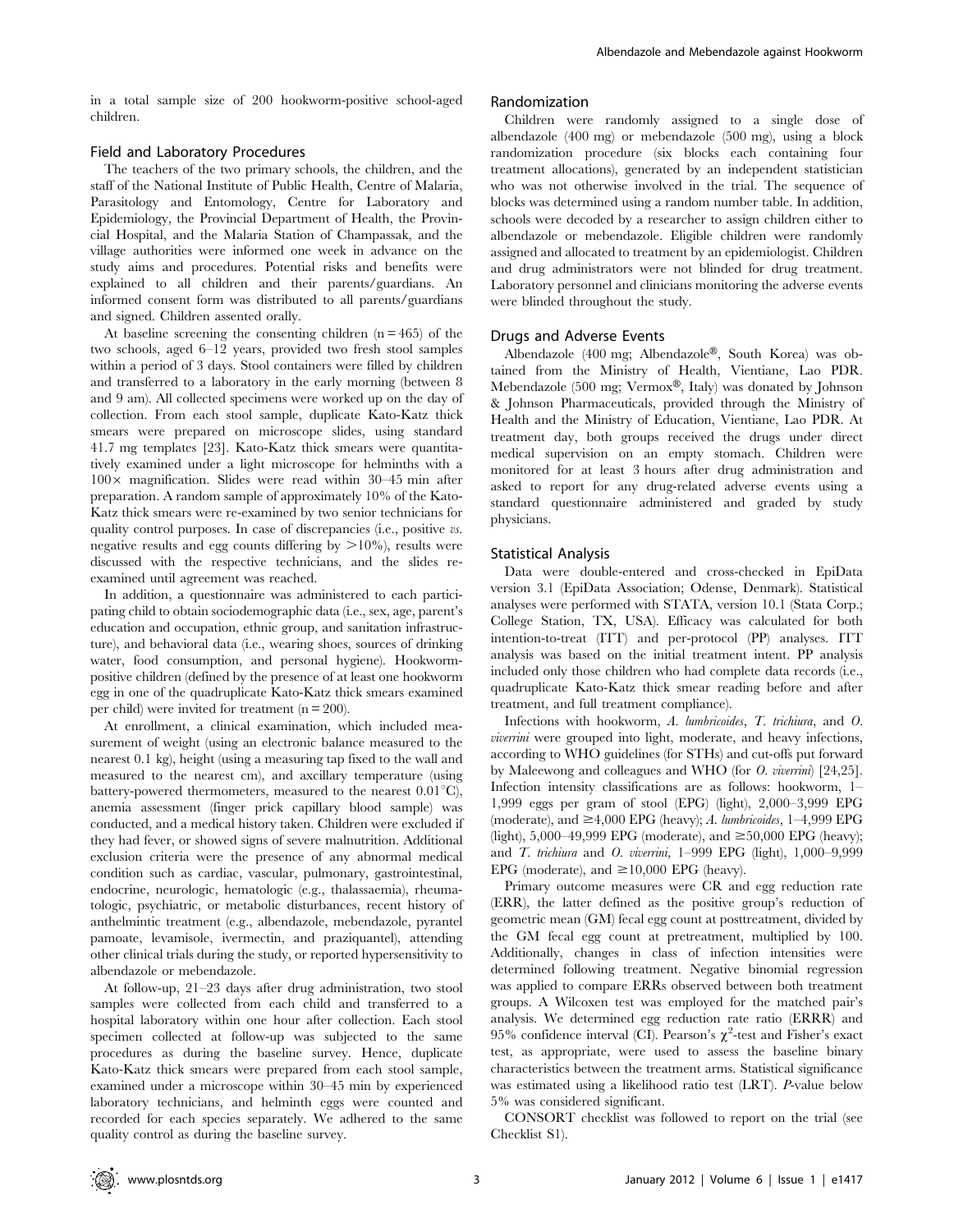## Results

#### Study Cohort

Four hundred sixty-five school-aged children were enrolled in the baseline screening. Two hundred children (43.0%), 130 boys and 70 girls with a parasitologically confirmed hookworm infection, were randomly assigned to one of the two treatments. Data of these 200 children were included in the ITT analysis. The remaining 265 children were excluded because they had no hookworm eggs in their stool ( $n = 235$ ) or provided only a single stool sample ( $n = 30$ ). Overall, 171 children (85.5%) had complete baseline data, received treatment, and completed follow-up examinations, and hence PP analysis was performed on these children. Twenty-nine children (14.5%) were lost to follow-up, 18 in the mebendazole and 11 in the albendazole group (Figure 1). The 171 children with complete data records were included in the primary analysis. Their parents most commonly had completed primary school only (77.5% of parents for the albendazole group and 80.5% for the mebendazole group). The most common profession of patients' parents was farming with 49.4% and 62.2% for albendazole and mebendazole treatment groups, respectively. The two groups were similar in terms of household assets, source of drinking water and consumption of cooked foods as well as raw fish (data not shown). More specifically, the consumption of raw fish was reported by 61.8% and 58.5%, respectively, and included dishes like ''Pa Dek'' (fermented fish sauce), "Lap Pa", and "Koy Pa" (raw, fish-based dishes).

## Baseline Characteristics

At baseline, characteristics of the two treatment groups were similar (Table 1), including age (albendazole recipients: mean (standard deviation, SD) age 8.4 (2.1) years; mebendazole recipients: 8.7 (2.1) years), weight (mean (SD) 23.8 (5.8) kg and 25.0 (5.9) kg, respectively), height (mean (SD) 123.8 (11.0) cm and 126.9 (11.0) cm, respectively), and hemoglobin (Hb) concentration (mean (SD) 11.8 (1.1) mg/dl and 11.9 (1.3) mg/dl, respectively). In both treatment groups, most children were diagnosed with a light hookworm infection (82.0%), whereas the remaining children had moderate or heavy infection intensities. The hookworm GM fecal egg counts in the mebendazole and albendazole groups were 707.0 and 859.1 EPG, respectively (Table 2).

The overall infection rates of A. lumbricoides, O. viverrini and T. trichiura were 34.0%, 48% and 45.0%, respectively. O. viverrini GM fecal egg counts were 84.9 EPG (albendazole) and 120.8 EPG (mebendazole) (Table 3).

# Albendazole and Mebendazole Efficacy against Hookworm

In the ITT analysis, the CRs of albendazole and mebendazole against hookworm infection were 32.0% and 15.0%, respectively. Overall, 124 children (73%) remained hookworm-egg positive; 68 receiving albendazole and 85 in the mebendazole treatment group. Similar results were obtained with the PP analysis (Table 2). A statistically significant difference was observed when comparing the observed CRs using albendazole vs. mebendazole  $(OR = 0.4; 95\% \text{ CI } 0.2-0.8; P = 0.01)$ . The hookworm GM fecal egg counts obtained at follow-up were 63.0 EPG in albendazole recipients and 147.3 EPG in mebendazole recipients (ITT analysis 96.5 EPG and 210 EPG, respectively). The respective ERRs for albendazole and mebendazole were



Figure 1. Flow chart detailing the study participation and compliance. Children who completed two stool samples were included in the final analysis for assessing the efficacy of single-dose albendazole (400 mg) and single-dose mebendazole (500 mg) treatment against hookworm and concomitant helminth infections in Bachieng district, Champasack province, southern Lao PDR in February/March 2009. doi:10.1371/journal.pntd.0001417.g001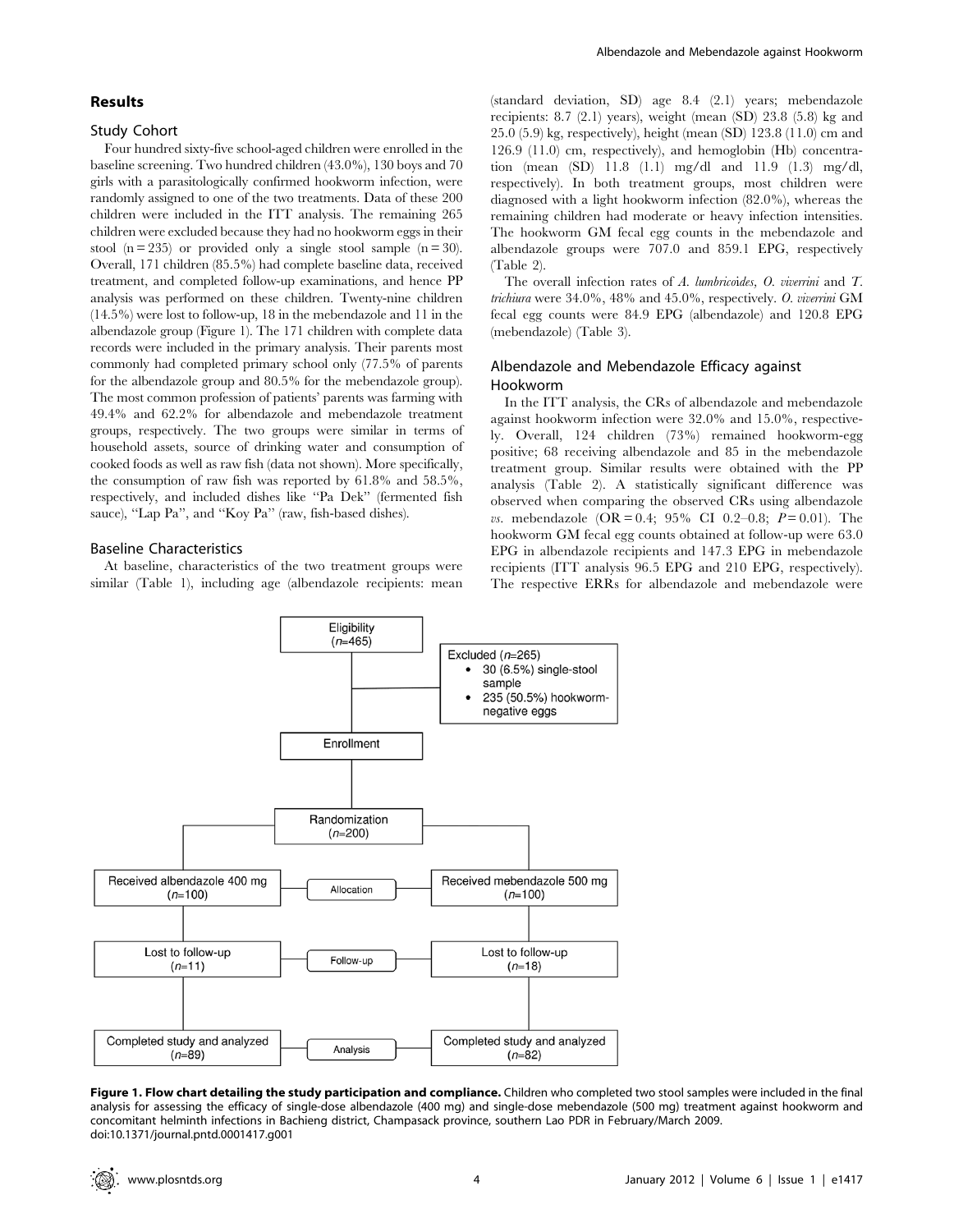Table 1. Baseline characteristics of 171 hookworm-infected school children, Bachieng district, Champasak province, Lao PDR, in February/March 2009.

|                                           | Albendazole<br>$(n = 89)$ | Mebendazole<br>$(n = 82)$ |
|-------------------------------------------|---------------------------|---------------------------|
| Boys/girls                                | 56/33                     | 49/33                     |
| Mean (SD) age, years                      | 9.0(2.1)                  | 9.0(2.1)                  |
| Mean (SD) weight, kg                      | 24.0(6.0)                 | 25.2(6.0)                 |
| Mean (SD) height, cm                      | 124.1 (11.0)              | 127.0 (11.0)              |
| Mean (SD) hemoglobin, mg/dl               | 11.9(1.1)                 | 12.4(1.3)                 |
| Anemia (<11.5 mg/dl), n, (%) <sup>a</sup> | 23 (57.5)                 | 17 (42.5)                 |
| Latrine facility present, n, (%)          | 5(5.6)                    | 1(1.2)                    |
| Parasitic infections                      |                           |                           |
| Hookworm infection <sup>b</sup>           |                           |                           |
| Light (1-1,999 EPG)                       | 72 (80.9)                 | 67 (81.7)                 |
| Moderate (2,000-3,999 EPG)                | 9(10.1)                   | 7(8.6)                    |
| Heavy ( $\geq$ 4,000 EPG)                 | 8(9.0)                    | 8(9.7)                    |
| Co-infection with                         |                           |                           |
| Ascaris lumbricoides <sup>b</sup>         |                           |                           |
| Negative                                  | 61 (68.5)                 | 53 (64.6)                 |
| Light (1-4,999 EPG)                       | 18 (20.2)                 | 18 (22.0)                 |
| Moderate (5,000-49,999 EPG)               | 7(7.9)                    | 8(9.8)                    |
| Heavy (≥50,000 EPG)                       | 3(3.4)                    | 3(3.7)                    |
| Trichuris trichiura <sup>b</sup>          |                           |                           |
| Negative                                  | 51 (57.3)                 | 39 (47.6)                 |
| Light (1-999 EPG)                         | 38 (42.7)                 | 43 (52.4)                 |
| Moderate (1,000-9,999 EPG)                | 4 (4.5)                   | 0                         |
| Heavy $(\geq 10,000$ EPG)                 | $\mathbf{0}$              | 0                         |
| Taenia spp.                               |                           |                           |
| Negative                                  | 78 (87.6)                 | 79 (96.3)                 |
| Positive                                  | 11 (12.4)                 | 3(3.7)                    |
| Opisthorchis viverrini <sup>c</sup>       |                           |                           |
| Negative                                  | 44 (49.4)                 | 50 (61.0)                 |
| Light (1-999 EPG)                         | 41 (46.1)                 | 25(30.5)                  |
| Moderate (1,000-9,999 EPG)                | 4 (4.5)                   | 7(8.5)                    |
| Heavy (≥10,000 EPG                        | $\mathbf 0$               | 0                         |

<sup>a</sup> According to guidelines put forth by WHO regarding definition of anemia [42].<br><sup>b</sup> According to quidelines put forth by WHO [25], based on Kato Kata thick smart <sup>5</sup> According to guidelines put forth by WHO [25], based on Kato-Katz thick smear examination.

<sup>c</sup>According to Maleewong and colleagues [24], based on Kato-Katz thick smear examination.

Data are no; (%) of subject, otherwise indicated (95% confidence interval); EPG, eggs per gram of stool; GM, geometric mean.

doi:10.1371/journal.pntd.0001417.t001

86.7% and 76.3% (ERRR 1.0; 95%CI 0.7-1.6;  $P = 0.90$ . In children with moderate infection intensities (2,000–3,999 EPG), the effect of albendazole and mebendazole was significantly different  $(P = 0.04)$ .

# Effect of Albendazole and Mebendazole against A. lumbricoides, T. trichiura, and O. viverrini

Table 3 shows the effect of albendazole and mebendazole against A. lumbricoides, T. trichiura, and O. viverrini. At baseline, GM infection intensities of A. lumbricoides were 1,567 EPG in albendazole recipients and 1,584 EPG in mebendazole recipients. Both albendazole and mebendazole treatments achieved high CRs above 90% and resulted in almost complete egg elimination. The CRs of albendazole and mebendazole obtained against T. trichiura were 33.3% and 27.9%, respectively. The respective ERRs were 67.0% and 66.0%. No statistically significant difference was observed for CR and ERR between the two treatments  $(OR = 0.8; 95\% \text{ CI} 0.3-1.9; P = 0.58 \text{ and}$ ERRR = 0.7; 95% CI 0.3-1.2,  $P = 0.22$ ). Finally, CRs against O. viverrini achieved with albendazole and mebendazole were 33.3% and 24.2%, respectively (OR = 0.7; 95% CI 0.3–1.9;  $P=0.62$ ). The respective ERRs were 82.1% and 78.2%  $(ERRR = 0.8; 95\% \text{ CI } 0.2-3.9, P = 0.78).$ 

#### Adverse Events

Monitoring of children within 3 hours after drug administration revealed no drug-related adverse events, neither in the albendazole nor in the mebendazole group. Hence, both treatments were well tolerated.

## **Discussion**

This current head-to-head comparison of single-dose albendazole vs. mebendazole against hookworm infection in Lao schoolaged children – to our knowledge the first comparative trial in this Southeast Asian country – shows sobering results. Indeed, the standard single oral doses of albendazole (400 mg) and mebendazole (500 mg) that are recommended for preventive chemotherapy targeting STHs [8,9] resulted in low CRs against hookworm infection (36.0% and 17.6%, respectively). The respective ERRs were moderate, (86.7% and 76.3%).

A sizeable number of children were co-infected with A. lumbricoides, T. trichiura, and O. viverrini, which allowed us to determine the effect of albendazole and mebendazole against these helminth species. With regard to A. lumbricoides, high efficacy of both drugs was confirmed against this helminth species [3,10]. Our study also confirms the previously reported low efficacy of both drugs against  $T$ . trichiura [3,10,26].

While the results obtained with mebendazole against hookworm and the efficacy observed with both drugs against A. lumbricoides and T. trichiura are in line with previous studies [20,27,28] and in agreement with overall CRs estimated through a meta-analysis [10], the low CR (36.0%) achieved with albendazole in the treatment of hookworm infection is somewhat surprising. Indeed, in the aforementioned meta-analysis, randomized controlled trials of single-dose albendazole (400 mg) revealed an overall CR against hookworm of 75% [10]. The reasons for the considerably lower efficacy of albendazole observed in our study are unclear. Quality control of drug samples performed in our laboratories revealed that disintegration, dissolution, and concentration of the albendazole tablets used in our trial were comparable to Zentel® (data not shown). The hookworm species (and strains) endemic in southern Lao PDR might be an explanation. However, there is a paucity of information on which hookworm species is predominant in Southeast Asia. Indeed, in our study setting the infection rates of the two hookworm species, A. duodenale and N. americanus, are not known. Furthermore, recent studies documented that in Southeast Asia humans are at risk of acquiring Ancylostoma ceylanicum, which is endemic in dogs and cats of the region and its importance in humans might be underestimated [29,30]. Hence, further analysis on the circulating parasite species is required to elucidate this issue. In addition, day-to-day variability in hookworm egg counts from individuals is a well described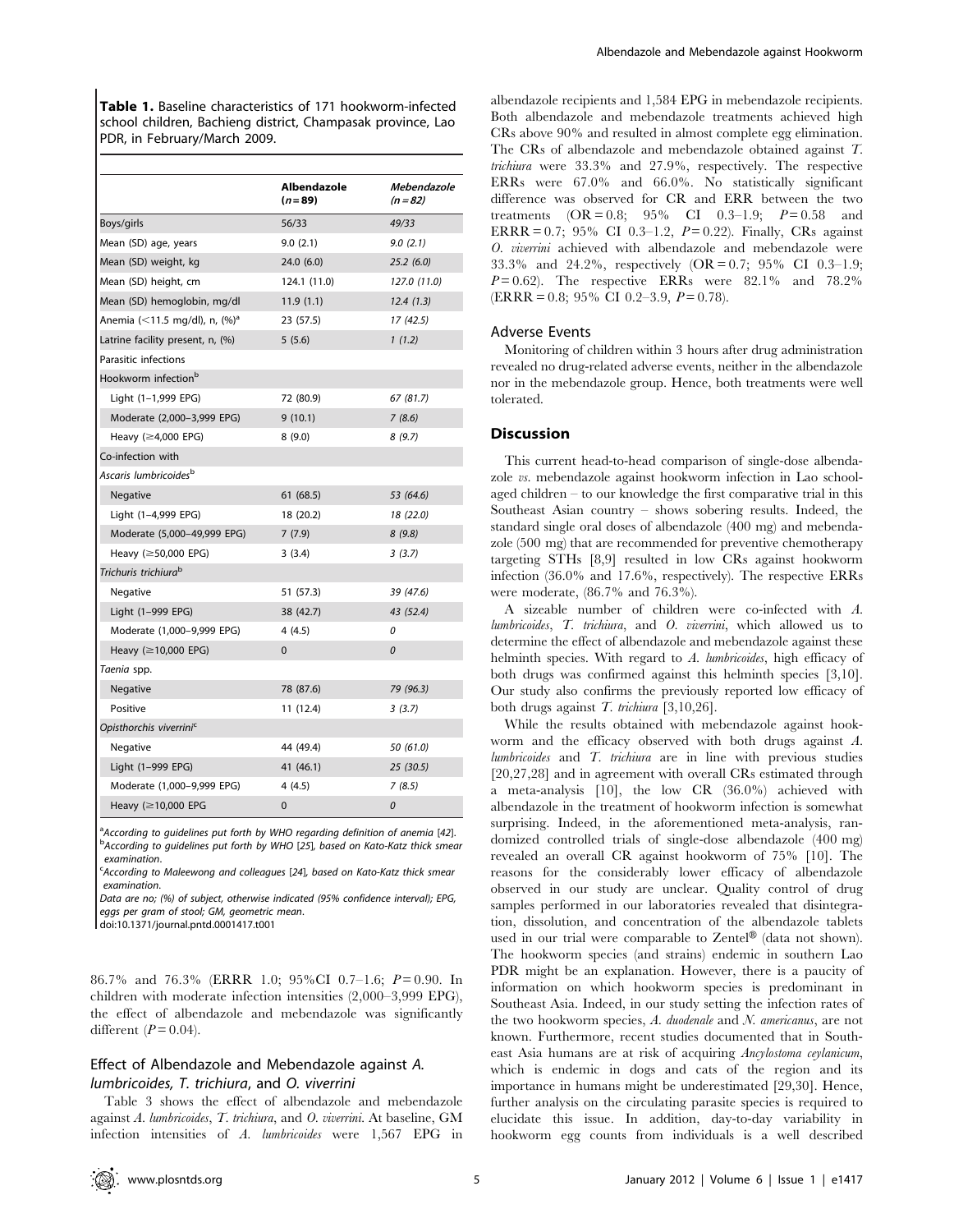Table 2. Hookworm infection at baseline and follow-up and cure rate of albendazole and mebendazole (per-protocol analysis).

|                                      | Pretreatment            |                         | Posttreatment           |                           |
|--------------------------------------|-------------------------|-------------------------|-------------------------|---------------------------|
|                                      | Albendazole<br>$(n=89)$ | Mebendazole<br>$(n=82)$ | Albendazole<br>$(n=89)$ | Mebendazole<br>$(n = 82)$ |
| No. of hookworm-infected patients    | 89 (100)                | 82 (100)                | 57 (64.0)               | 67 (81.7)                 |
| No. of children cured (cure rate, %) | n.a.                    | n.a.                    | 32(36.0)                | 15 $(17.6)^{a}$           |
| Light infection (1-1,999 EPG)        | 72 (80.9)               | 67 (48.2)               | 55 (61.8)               | 59 (72)                   |
| No. of children cured (cure rate, %) | n.a.                    | n.a.                    | 17(19.1)                | $8(9.8)^b$                |
| Moderate infection (2,000-3,999 EPG) | 9(18.0)                 | 7(46.7)                 | 2(2.2)                  | 6(7.3)                    |
| No. of children cured (cure rate, %) | n.a.                    | n.a.                    | 7(7.9)                  | 1 $(1.2)^c$               |
| Heavy infection $(\geq 4,000$ EPG)   | 8(1.1)                  | 8(1.1)                  | 0(0)                    | 2(2.4)                    |
| No. of children cured (cure rate, %) | n.a.                    | n.a.                    | 8(9)                    | 6 $(7.3)^d$               |
| GM fecal egg count (range), EPG      | 859.1 (699.0-1,057.0)   | 707.0 (559.0-894.3)     | 63.0 (34.0-116.0)       | 147.3 (90.0-242.0)        |
| Egg reduction rate, %                | n.a.                    | n.a.                    | 86.7                    | $76.3^e$                  |

<sup>a</sup>OR 0.4 [95% CI (0.2–0.8; P = 0.01)] comparison of treatment outcomes between mebendazole vs. albendazole;

 ${}^{\rm b}P = 0.13;$ 

 ${}^cP = 0.04;$ 

 ${}^{d}P = 0.46;$ 

e ERRR 1.0 [95% CI (0.7–1.6; P = 0.90)] comparison of treatment outcomes between mebendazole vs. albendazole.

Note. Data are number; (%) of children, unless otherwise indicated (95% confident interval); GM, geometric mean; EPG, eggs per gram of stool; ERRR egg reduction rate ratio; OR odds ratio; n.a. not applicable.

doi:10.1371/journal.pntd.0001417.t002

phenomenon [31]. Finally, the study's sample size is rather small and therefore a few incidental effects such as failure of some children to swallow the tablet correctly, might have contributed to low efficacy of albendazole for the treatment of hookworm infection. To sum up, differences in strain and species susceptibilities, host factors, and co-infections with other

# Table 3. Infection rate and cure rate of albendazole and mebendazole for hookworm co-infections.

|                                          | Pretreatment            |                         |                   | <b>Posttreatment</b> |  |
|------------------------------------------|-------------------------|-------------------------|-------------------|----------------------|--|
|                                          | <b>Albendazole</b>      | Mebendazole             | Albendazole       | Mebendazole          |  |
| Parasitic infection                      |                         |                         |                   |                      |  |
| A. lumbricoides $(n = 58)$               | $(n=28)$                | $(n=30)$                | $(n=28)$          | $(n = 30)$           |  |
| No. of A. lumbricoides-infected children | 28 (100)                | 30 (100)                | 2(7.1)            | 2(6.7)               |  |
| No. of patients cured (cure rate, %)     | n.a.                    | n.a.                    | 26 $(92.9)^a$     | 28 $(93.3)^{a}$      |  |
| GM fecal egg count (range), EPG          | 1,567.0 (553.0-4,444.0) | 1,584.0 (528.0-4,751.0) | 0                 | 0                    |  |
| <b>ERR, %</b>                            | n.a.                    | n.a.                    | 100 <sup>b</sup>  | 100 <sup>b</sup>     |  |
| T. trichiura ( $n = 82$ )                | $(n=39)$                | $(n=43)$                | $(n=39)$          | $(n = 43)$           |  |
| No. of T. trichuris-infected children    | 39 (100)                | 43 (100)                | 26(66.7)          | 31(72.1)             |  |
| No. of patients cured (cure rate, %)     | n.a.                    | n.a.                    | 13(33.3)          | $12(27.9)^{c}$       |  |
| GM fecal egg count (range), EPG          | 94.1 (48.3-184.0)       | 65.2 (39.3-108.3)       | 75.0 (42.2–133.2) | 48.0 (25.0-93.0)     |  |
| ERR                                      | n.a.                    | n.a.                    | 67.0 <sup>d</sup> | 66.0 <sup>d</sup>    |  |
| O. viverrini $(n = 77)$                  | $(n=45)$                | $(n=32)$                | $(n=45)$          | $(n = 32)$           |  |
| No. of O. viverrini-infected children    | 45 (100)                | 32 (100)                | 30 (66.7)         | 25(75.8)             |  |
| No. of patients cured (cure rate, %)     | n.a.                    | n.a.                    | 15 $(33.3)^e$     | 8 $(24.2)^e$         |  |
| GM fecal egg count (range), EPG          | 84.9 (41.8-184.0)       | 120.8 (48.9-297.9)      | 73.0 (34.3-155.7) | 114.4 (48.9-267.3)   |  |
| ERR, %                                   | n.a.                    | n.a.                    | $82.1^{f}$        | $78.2^{f}$           |  |

<sup>a</sup>OR 0.8 [95% CI (0.2–2.6; P = 0.71) comparison of treatment outcomes between mebendazole vs. albendazole.<br><sup>b</sup>EDDD n.a. ERRR n.a.

<sup>c</sup>OR 0.8 [95% CI (0.3–1.9; P = 0.58)] comparison of treatment outcomes between mebendazole vs. albendazole.<br><sup>d</sup>EPPP 0.7 [95% CJ (0.2, 1.2; P = 0.22)] comparison of treatment outcomes between mebendazole vs. albendaza

<sup>d</sup>ERRR 0.7 [95% CJ (0.3–1.2; P = 0.22)] comparison of treatment outcomes between mebendazole vs. albendazole.

 $°$ OR 0.7 [95% CI (0.3-1.9; P = 0.62)] comparison of treatment outcomes between mebendazole vs. albendazole.

ERRR 0.8 [95% CI (0.2–3.9; P = 0.78)] comparison of treatment outcomes between mebendazole vs. albendazole.

Note. Data are number; (%) of children, unless otherwise indicated (95% confident interval); GM, geometric mean; EPG, eggs per gram of stool; ERRR, egg reduction rate ratio; OR odds ratio; n.a. not applicable.

doi:10.1371/journal.pntd.0001417.t003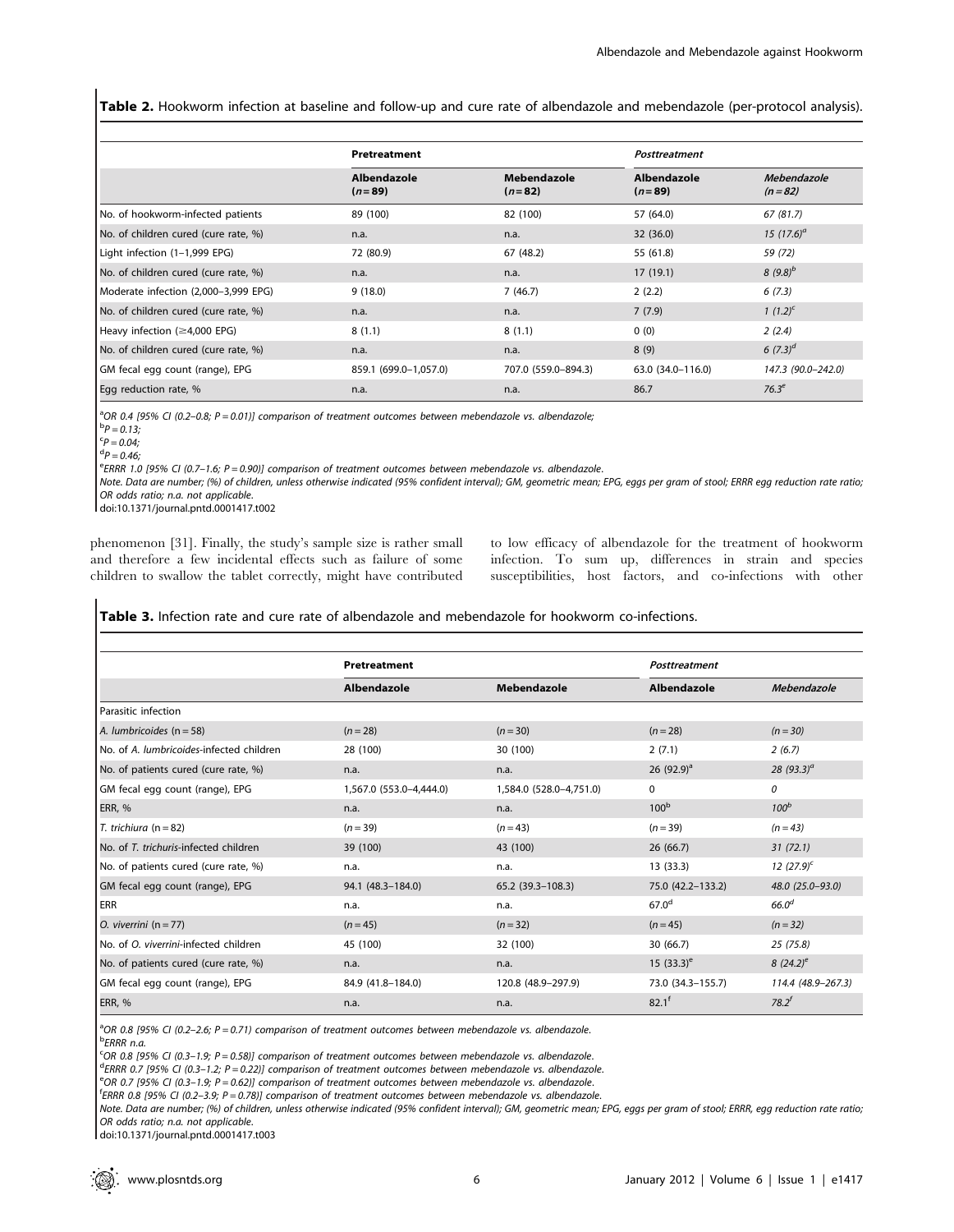helminths are factors that might all play a role in explaining treatment failures [28,32].

Nevertheless, we cannot rule out that albendazole resistance is developing in our study setting. To date, nematode resistance in humans has not been reported. On the other hand, drug resistance is a major problem in veterinary public health [33,34]. The development of broad spectrum anthelmintic resistance, in particular resistance of nematodes to benzimidazoles, has been recognized in ruminants for decades [34,35]. Extensive studies on the underlying mechanisms of drug resistance have been carried out [36]. Further investigations on failure of the drugs to completely cure the patients are necessary in our study setting to substantiate this suspicion.

It is interesting to note that the two drugs employed, even at single oral doses, showed some effect against O. viverrini. Although CRs were low (24.2–33.3%), the moderate ERRs of 78.2–82.1% are encouraging. At present, praziquantel is the drug of choice against opisthorchiasis [3,18]. Studies carried out in the 1980s in O. viverrini-infected hamsters and patients infected with O. viverrini documented opisthorchicidal properties of albendazole and mebendazole [19,37]. However, long treatment courses of up to 7 days were recommended in view of these initial laboratory and clinical findings. Experiences with long treatment courses have been reported from a hospital-based randomized trial; albendazole given at dosages of 400 mg twice daily for 3 and 7 days resulted in CRs of 40% and 63%, respectively, and corresponding ERRs of 92% [19]. Furthermore, mebendazole in dosages of 30 mg/kg daily for 3 or 4 weeks resulted in CRs of 94% against O. viverrini. Long treatment courses compromise compliance, increase costs and are not feasible for large-scale community-based control, which might explain that albendazole and mebendazole were not further promoted for O. viverrini treatment [37].

It should be noted that in our study Kato-Katz thick smears served as method for helminth diagnosis. However, this diagnostic approach does not allow differentiating the eggs of O. viverrini from minute intestinal flukes [38,39]. In addition, since the emphasis of our research was on hookworm, the efficacy of albendazole and mebendazole against other STHs and O. viverrini could not be compared with the appropriate sample sizes. Finally, mostly light O. viverrini infections were present in our study and the sample of O. viverrini-infected patients was not representative of the overall community as hookworm infection was the leading selection criterion. Hence, additional clinical investigations are warranted to assess the opisthorchicidal properties of albendazole and meben-

#### References

- 1. Bethony J, Brooker S, Albonico M, Geiger SM, Loukas A, et al. (2006) Soiltransmitted helminth infections: ascariasis, trichuriasis, and hookworm. Lancet 367: 1521–1532.
- 2. Hotez PJ, Bottazzi ME, Franco-Paredes C, Ault SK, Periago MR (2008) The neglected tropical diseases of Latin America and the Caribbean: a review of disease burden and distribution and a roadmap for control and elimination. PLoS Negl Trop Dis 2: e300.
- 3. Keiser J, Utzinger J (2010) The drugs we have and the drugs we need against major helminth infections. Adv Parasitol 73: 197–230.
- 4. WHO (2010) Soil-transmitted helminthiasis. Number of children treated 2007– 2008: update on the 2010 global target. Wkly Epidemiol Rec 85: 141–148.
- 5. Hotez PJ, Bethony J, Bottazzi ME, Brooker S, Buss P (2005) Hookworm: ''the great infection of mankind''. PLoS Med 2: e67.
- 6. Brooker S, Hotez PJ, Bundy DAP (2008) Hookworm-related anaemia among pregnant women: a systematic review. PLoS Negl Trop Dis 2: e291.
- 7. Smith JL, Brooker S (2010) Impact of hookworm infection and deworming on anaemia in non-pregnant populations: a systematic review. Trop Med Int Health 15: 776–795.
- 8. WHO (2002) Prevention and control of schistosomiasis and soil-transmitted helminthiasis: report of a WHO expert committee. WHO Tech Rep Ser 912: 1–57.

dazole in comparison to praziquantel. Moreover, the anthelmintic drug tribendimidine [40] showed high CR and ERR against O. viverrini in a recent, open-label exploratory trial carried out in Lao PDR [41]. It would therefore be interesting to conduct a four-arm study, comparing praziquantel (treatment of choice) with tribendimidine, albendazole, and mebendazole.

In conclusion, we have assessed the efficacy of standard singledose regimens of albendazole and mebendazole against hookworm infection in school-aged children from Lao PDR and provide further evidence of the effects these two drugs have against other helminth species concurrently harbored in the human host. Both drugs showed a similar profile, with low efficacy against hookworm and, additionally, low efficacy against  $T$ , trichiura, and high efficacy against A. lumbricoides. The low efficacy of single-dose of albendazole against hookworm should be followed-up closely and further investigated as this drug is widely used for preventive chemotherapy against STHs and in combination with ivermectin in the current global effort to eliminate lymphatic filariasis. The effects of the two drugs against O. viverrini warrant further investigations, in comparison with the current drug of choice praziquantel as well as tribendimidine.

## Supporting Information

Checklist S1 CONSORT Checklist. (DOC)

Protocol S1 Trial Protocol. (PDF)

## Acknowledgments

The authors are grateful to all school children and teachers for participating in the study. We thank Dr. Samlane Phompida, Prof. Sithat Insisiengmai, and Dr. Keoka Taisaiyavong for advice while conducting the field work. We acknowledge excellent assistance by doctors, technical staff, and nurses during the field and laboratory work. We are indebted to Ms. Carla Kirchhofer and Dr. Urs Duthaler for the quality evaluation of albendazole.

#### Author Contributions

Conceived and designed the experiments: PAS JU JK PO. Performed the experiments: PAS SS KP VX. Analyzed the data: PAS PV PO. Wrote the paper: PAS JK PO. Overall responsibility of data collection: KA. Assisted in results interpretation and manuscript writing: JU CH. Obtained funding: PO.

- 9. WHO (2006) Preventive chemotherapy in human helminthiasis. Coordinated use of anthelminthic drugs in control interventions: a manual for health professionals and programme managers. Geneva: World Health Organization. pp 1–62.
- 10. Keiser J, Utzinger J (2008) Efficacy of current drugs against soil-transmitted helminth infections: systematic review and meta-analysis. JAMA 299: 1937–1948.
- 11. Montresor A, Cong DT, Sinuon M, Tsuyuoka R, Chanthavisouk C, et al. (2008) Large-scale preventive chemotherapy for the control of helminth infection in Western Pacific countries: six years later. PLoS Negl Trop Dis 2: e278.
- 12. Phommasack B, Saklokham K, Chanthavisouk C, Nakhonesid-Fish V, Strandgaard H, et al. (2008) Coverage and costs of a school deworming programme in 2007 targeting all primary schools in Lao PDR. Trans R Soc Trop Med Hyg 102: 1201–1206.
- 13. Kounnavong S, Vonglokham M, Houamboun K, Odermatt P, Boupha B (2011) Soil-transmitted helminth infections and risk factors in preschool children in southern rural Lao People's Democratic Republic. Trans R Soc Trop Med Hyg 105: 160–166.
- 14. Forrer A, Sayasone S, Vounatsou P, Vonghachack V, Bouakhasith D, et al. (2011) Spatial distribution of, and risk factors for, Opisthorchis viverrini infection in southern Lao PDR. PLoS Negl Trop Dis, In press.